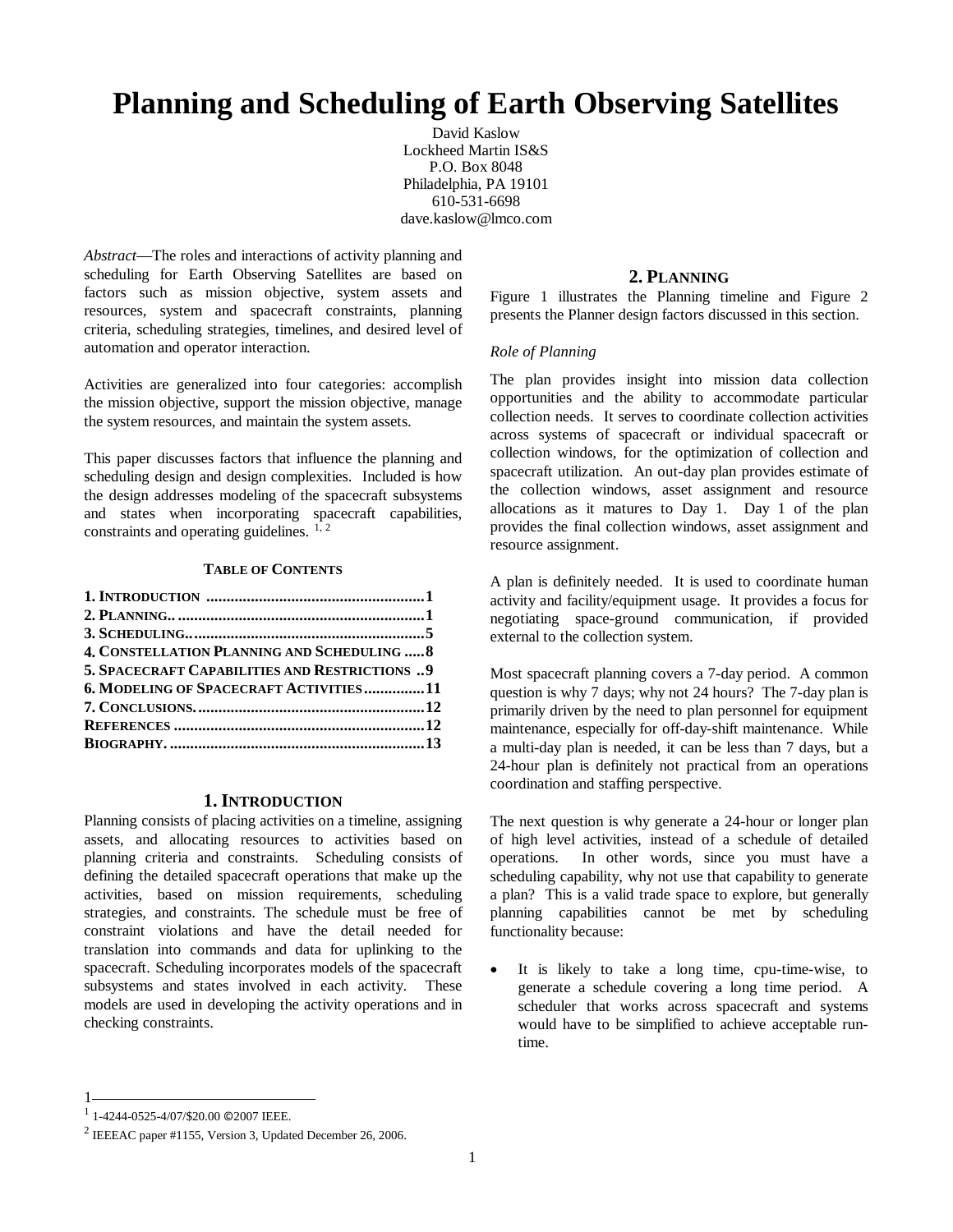





**Figure 2. Planner Design Factors**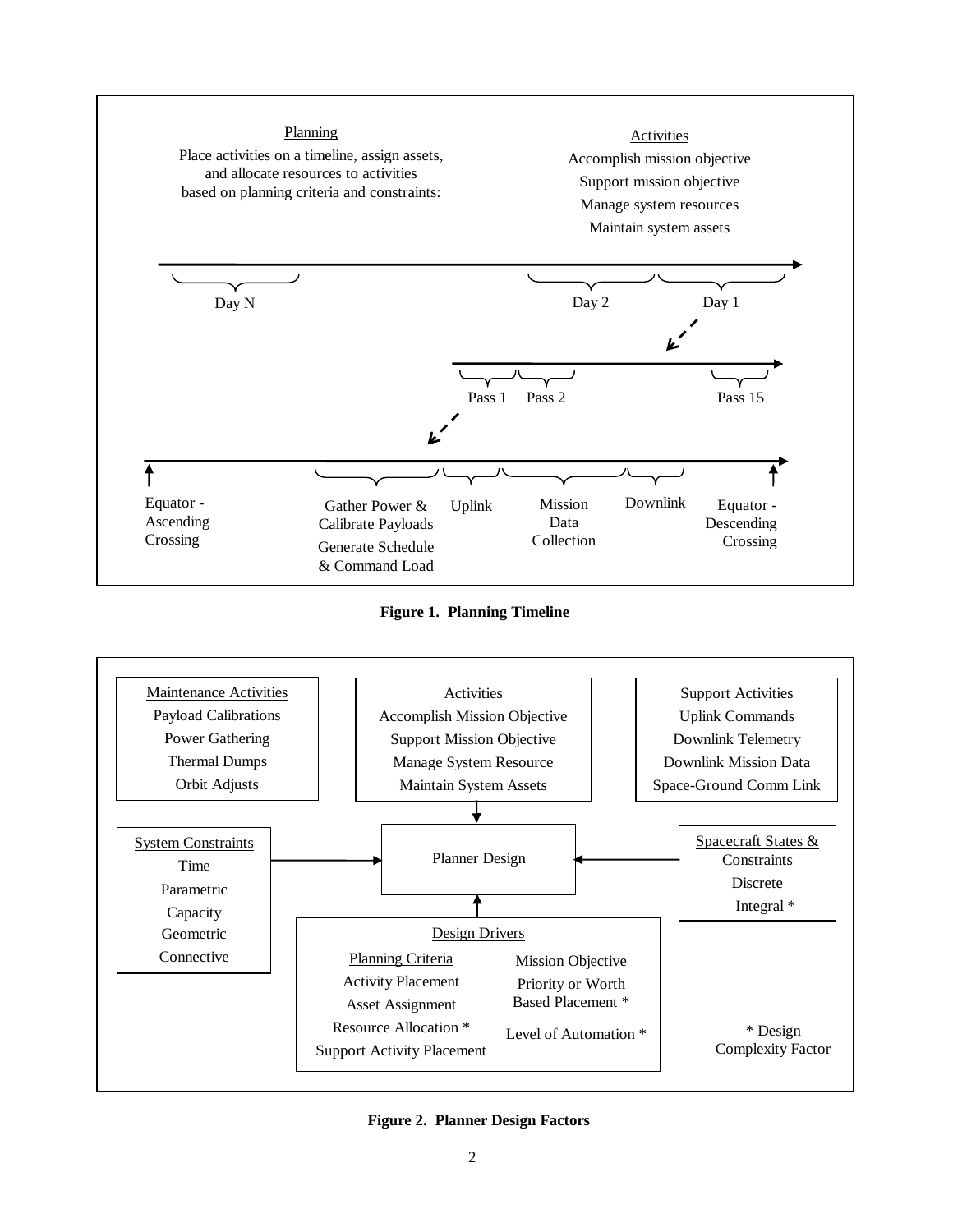- The scheduling functionality is likely to be overly complicated, particularly when dealing with systems of collection spacecraft versus dealing with only one spacecraft.
- It can be difficult to reliably calculate/propagate the spacecraft state, e.g. position, power, momentum, and thermal, over 24 hours and nearly impossible over a 7 day time span.

# *Assets and Resources*

Activities require system assets and resources. A system asset is a physical entity. Examples of assets are: a mission spacecraft, a spacecraft payload, a communication spacecraft, and a ground command/receive station. Examples of payloads are mission sensors and communication antennae.

A resource is a system asset that is needed to support an activity but is in short supply, e.g. a relay spacecraft. A resource is also a quantity of something that is consumed or replenished by an activity, e.g. power or memory.

#### *Activities*

Activities are generalized into four categories: accomplish the mission objective, support the mission objective, manage the system resources, and maintain the system assets.

Examples of support activities are: uplink spacecraft commands and loads, downlink spacecraft telemetry and mission data, and provide ground to spacecraft communications.

Examples of maintenance activities are: payload calibrations and alignments and spacecraft power and thermal maintenance.

# *Planning Criteria*

Activities are placed on a timeline according to planning criteria, while observing system constraints so as to maximize the accomplishment of the mission objective.

Planning criteria govern the placement of activities, the assignment of assets, and the allocation of resources. The planning criteria also specify what supporting activities are required by the mission activity. Planning criteria are rules and methods that are implemented through a combination of code, database, and operator interaction.

There is not a lot of latitude in the placement of a mission objective activity. It is placed at a point in time that satisfies the mission collection requirements such as viewing geometry and mission data quality. If there are several possibilities for activity placement, then the planning criteria can specify the best placement. If the best placement of the

activity is in conflict with the placement of another activity, then the planning criteria can resolve that conflict.

Planning criteria can be used to place supporting activities that are essential to a mission activity. For example, once a mission activity has been placed on the plan, the planning criteria could specify the placement of a schedule uplink activity immediately prior to the mission activity. The planning criteria could specify the placement of a mission data downlink activity coincident with the mission activity, if the data is to be collected and downlinked in real-time. Or the planning criteria could specify the placement of a mission data downlink activity after the mission activity, if the mission data is collected and stored while the spacecraft is out of contact with the ground receive facility.

Planning criteria are also used to place maintenance activities. Some activities require geometries that can be achieved at only one part of the orbit. For example some payload calibrations require specific Sun-to-spacecraft or star-to-spacecraft geometries. Also, some calibrations star-to-spacecraft geometries. require collection of all the calibration data. Other activities, such as power gathering and thermal dumps, are more flexible in their placement since their geometries can be achieved at numerous times during an orbit. Power gathering requires pointing the solar panels toward the Sun and thermal dumps require pointing the thermal radiator toward deep space.

Calibration and power gathering activities can also be considered as support activities rather than maintenance activities, when their placement on the plan is governed by the placement of the mission activity. That is, it could be necessary to calibrate a payload or to gather power to fully charge the spacecraft batteries immediately prior to the mission activity.

The Planner places the mission activities on the timeline according to activity priority or worth. That is, the mission activity priority or worth is used to resolve conflicts between activities when placing them on a plan. Priority or worth is also used to assess the value of a plan or of competing candidate plans.

For example, mission activities are said to be in conflict when placing them on a plan when there are not enough resources to support all of the mission activities. Spacecraft power is classified as a resource when the spacecraft does not have enough power capacity to support all the opportunities for mission data collection across a day of operations. One approach is to express power capacity as a duty-cycle constraint, that is, the number of minutes of mission data collection allowed over one pass, over two consecutive passes, and continuing on to over fifteen consecutive passes. Then the Planner uses activity priority or worth to determine which activities are, or are not, placed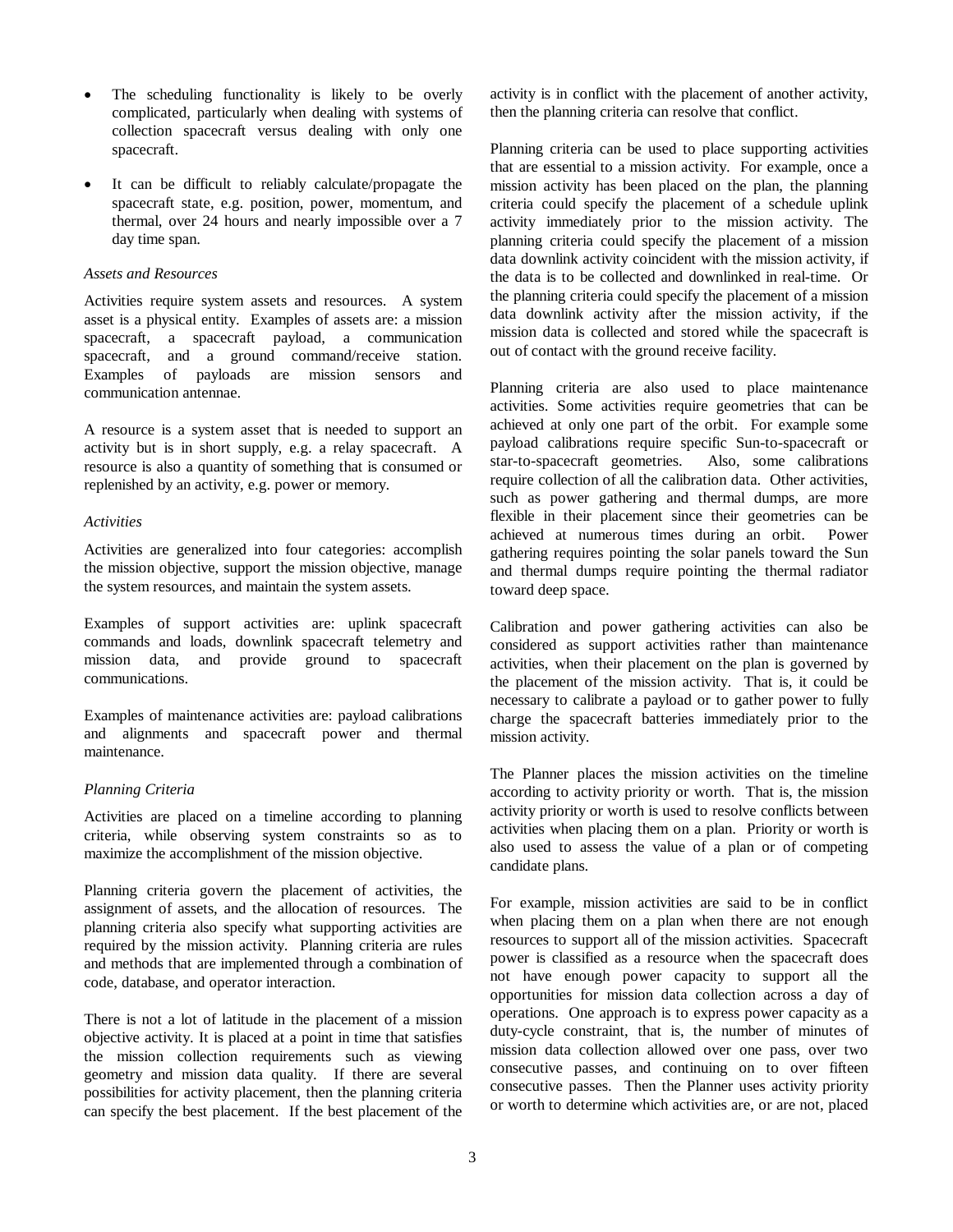on the plan when placement will result in a violation of the duty-cycle constraint.

The design of methods that incorporate priority or worth needs to accommodate the following observations. A few high priority or worth objectives among lots of lower priority or worth objectives can make it difficult to select a best plan. Since all the candidate plans have high priority or worth objectives, the lower priority or worth objectives are just noise to the right of the decimal place.

There is a subtle difference between allocation and assignment. Assignment is a mapping of activities to one of a few discrete assets. Allocation involves the distribution of a resource, such as power, across a number of activities. Allocation of a resource in short supply can require a complex set of rules and methods for determining the best combination of mission activity placement and asset or resource usage.

# *System Constraints*

Constraints can be classified as time, parametric, capacity, geometric, and connective and are defined below:

- A time constraint defines the relationship of one activity to another activity or to a defined point in time or in orbit. Time constraints can be prohibitive or inclusive.
- A constraint being parametric means that the parameter must stay above or below a particular value.
- A capacity constraint defines the number of allowed occurrences of a particular activity over an interval of time.
- A geometric constraint specifies specific geometry related to the spacecraft, payload or space-ground communication.
- A connectivity constraint defines the existence of several activities at the same time, such as a space-ground communication link and mission data collection for realtime downlink.

# *Spacecraft States and Constraints – Discrete and Integral*

The modeling of spacecraft states can be categorized as discrete or integral. Spacecraft equipment being on or off is an example of a discrete state. Spacecraft battery power is a state that requires integral modeling. You must start with a known state and then model power debit and credit.

Spacecraft constraints can be categorized as discrete or integral. An example of a discrete constraint is not pointing an optical sensor directly at the sun. An example of an integral constraint is not pointing an optical sensor to within ten degrees of the sun for more than five minutes within any forty minute period.

Of course a spacecraft state that requires integral modeling can also be associated with a discrete constraint. An example is the temperature on a piece of equipment not exceeding a maximum level.

#### *Activity Selection Order and Constraint Checking*

Planners select activities from a pool of activities and place them on a timeline in a manner that satisfies all constraints and requirements. Activities can be selected in time-order or in non-time-order, based on the algorithmic technique employed. A non-time-ordered selection requires a total reintegration of the sequence when an activity is added and an integral constraint is checked or when a spacecraft state calculation requires an integral model. A time-ordered selection allows the integration to occur incrementally as the plan is developed.

Activity selection based on activity priority results in a nontime-order selection. This coupled with integral constraints may require a more complex Planner design. Checking integral constraints each time an activity is added will impact Planner run-time. If run-time is an issue, then the integral constraints will have to be checked after the candidate plan is built. This, in turn, will require additional logic to resolve any constraint violations.

Activity selection based on worth can be carried out in the time-order which facilitates the checking of an integral constraint. But this adds complexity to the Planner design for the construction candidate plans and for the selection of the high-worth plan.

# *Planning Categorization*

Planning paradigms can be generalized into categories based on how the mission objective, assets, resources, and constraints drive the planning criteria. The generalization is based on how the mission activity is generated and placed, how the support activities are generated and placed, and how the resources are to be allocated.

Mission activities can be classified as: fixed, floating, flexible, and floating-flexible:

- A fixed activity is of specified duration and placed at a specified time.
- A floating activity is of specified duration and placed anywhere within a specified time interval.
- A flexible activity can have its start and stop time trimmed if necessary to resolve a conflict, constraint, or allocation.
- A floating-flexible activity can be planned anywhere within a specified time interval and can have its start and stop times trimmed, if necessary.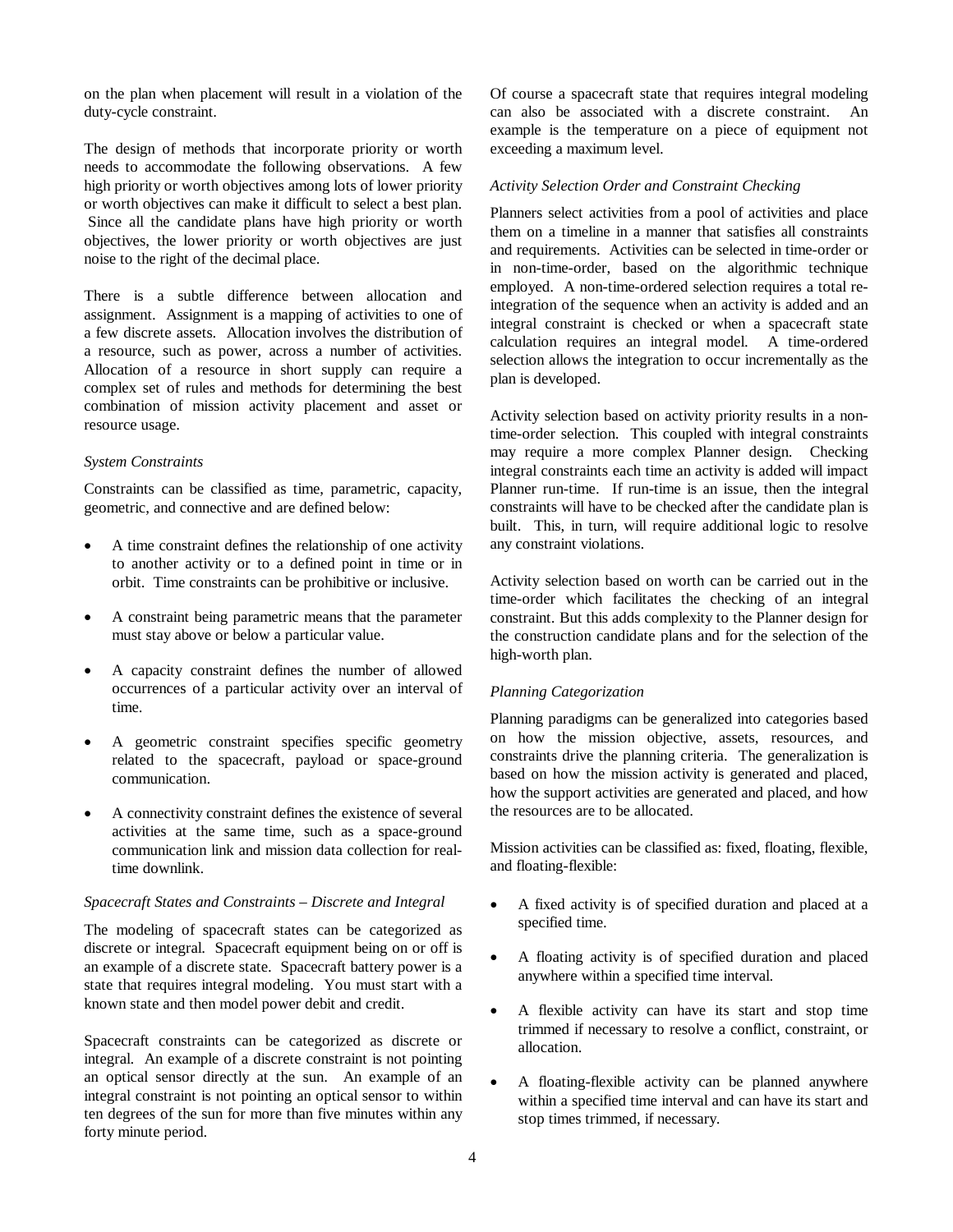#### *First Categorization*

The placement of the mission activity is governed primarily by the availability of assets. The mission and support activities can be generated and placed without needing to accommodate a consumable resource or to allocate a replenishable resource.

The mission activity is placed within specified timelines, i.e. fixed, floating, or flexible activity. Then the associated support activities are added. Activity priority or worth is used to resolve activity conflicts or constraint violations.

#### *Second Categorization*

The placement of the mission activity is governed primarily by the availability of consumable/replenishable resources. This results in a more complex Planner design.

A mission activity is placed so that it has the most worth, i.e. floating-flexible activity and then the support activities are added to the plan, including those that provide or replenish resources that are consumed by the mission activity, e.g. gather power or dump the data buffer. The support activities must be defined to provide the proper quantity of resources. Finally, mission activities are modified as necessary to accommodate the amount of resources available.

Conversely, it is easier to deal with environments where a resource can be fully replenished before the next mission activity or where all activities are somewhat equal in importance with no need to save a portion of a resource for later consumption.

An additional complexity is dealing with resources that must be smartly allocated. That is, a resource should not be consumed by a low priority or worth activity to the extent that a high priority or worth activity cannot be accomplished.

This may involve sophisticated optimization strategies based on the operations research branch of mathematics. While this paper does not discuss the various kinds of operations research techniques, the more critical the mission and the more constrained the activities, the more sophisticated the techniques need to be.

#### *Level of Automation*

Operating a spacecraft may require a high level of Planner automation with an operator role of mostly review and approval, rather than being integral to placing activities on the timeline and resolving activity conflicts, constraint violations and resource allocations. The level of required automation is determined, in part, by the mission collection activity loading, dynamics, and timeline.

The operator can take an active role in Planning when the pool of activities is relatively stable and the number of activities is not excessive. However, when the pool of activities is in flux due to adding new activities, removing accomplished activities, or modifying existing activities, a higher level of automation will be needed to avoid operator overload.

Some missions require Planning to be completed by an established time of day so that Scheduling for the first pass of the day can commence. These missions may also require Planning to incorporate the most recent change mission activities, thus establishing a Planning start time. There is a design trade in the level of automation, and thus design complexity, needed to meet the Planning start and end times versus the currency of mission activities.

There is also design trade relative to the cost of operators versus the cost of including a high level of automation in the design. The operator cost can be quite significant for long term missions.

# **3. SCHEDULING**

Figure 3 illustrates the Scheduling timeline and Figure 4 presents the Scheduler design factors discussed in this section.

Planning and Scheduling for a spacecraft with a primary mission activity of ground imaging starts with a database of targets and collection requirements.

Planning defines the mission collection windows. These are the periods of time when the spacecraft is passing nearby targets that can be collected in a manner that satisfies the target's collection requirements.

A schedule is a time ordered series of spacecraft activities and activity transitions. The transition allows for a change of spacecraft attitude and configuration from one activity to another.

The schedule must be free of constraint violations and have the detail needed for translation into commands and data for uplinking to the spacecraft. These constraints are fully documented in spacecraft and ground specifications.

Scheduling inputs include states of the spacecraft, mission objective, and environment. The mission objective state includes the latest mission tasking and mission accomplishment. For an Earth observation mission with an optical payload, cloud cover is part of the environmental state. Spacecraft state includes its updated position knowledge, battery charge, and temperature of key components.

Scheduling selects targets and places them on a timeline within the collection window so as to meet the mission objective while also satisfying collection requirements,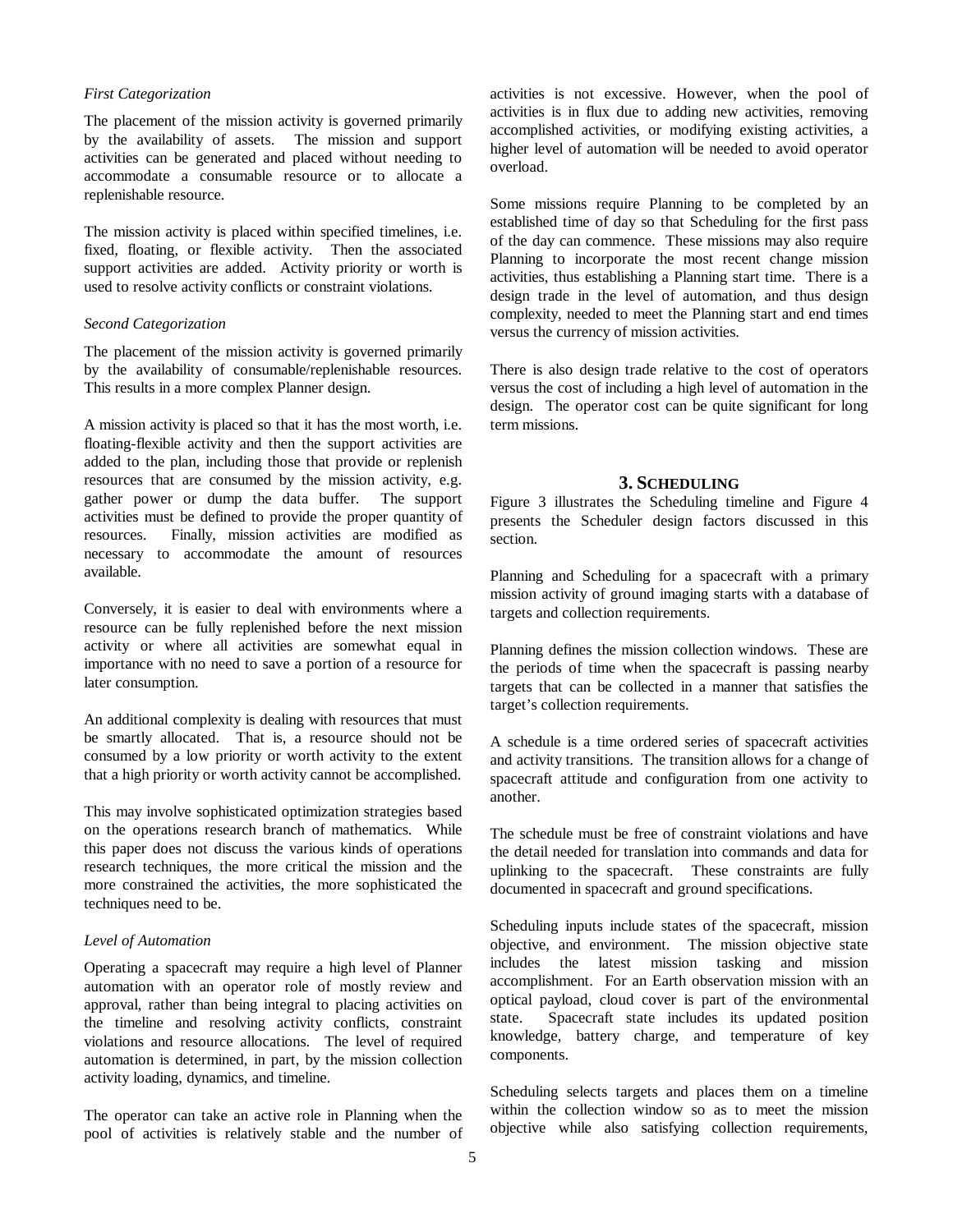scheduling strategies, spacecraft constraints, and spacecraft operating guidelines.

The Scheduler defines the spacecraft collection operations including the collection start and stop times and parameters defining the spacecraft orientation and sensor configuration. It also allocates sufficient time between collection operations for spacecraft reconfiguration and reorientation.

#### *Mission Objective*

The Scheduler objective is usually based on the worth or priority of the targets. A worth-based scheduler places the collection activities on a schedule to maximize the total worth of the schedule. A worth-based scheduler evaluates many candidate schedules in the process of discovering the best schedule.

A priority-based scheduler is founded on the principle that a single target of given priority is more valuable than any number of other lower priority targets. The scheduler places collection activities on a schedule in order of target priority. The scheduler has logic for selecting between targets of equal priority. The priority-based scheduler considers only one schedule, not several schedules.

# *Target Collection Requirements*

Collection requirements specify the conditions under which the targets are to be imaged. Collection requirement categories include image quality and geometric constraints.

The image quality collection requirement is usually the maximum acceptable ground resolution. A ground resolution of one meter means two objects one meter apart appear as separate objects in an image. A maximum acceptable ground resolution of one meter means an image with a ground resolution greater than one meter is not acceptable.

The line of sight from the spacecraft to the target is called the look vector. Geometric collection requirements can be the minimum and maximum look elevation angle as well as the minimum and maximum look azimuth angles, all measured at the target.

Another geometric collection requirement for optical images can be the minimum and/or maximum Sun elevation angle measured relative to the target location.

# *Scheduling Strategies*

The Scheduling timeline is constrained by several factors as illustrated in Figure 3. The timeline must complete in time to allow translation and uplink at the next uplink opportunity. The start time is determined by run-time and desired currency. Currency is a measure of how up-to-date the inputs are relative to the changing mission objective, spacecraft, and environmental states.

There can be mission scenarios that require Scheduling to incorporate the most recent changes to the mission objective state, which includes the latest mission tasking and mission accomplishment. The higher the level of desired currency, the shorter the Scheduler run-time must be.

There can also be scenarios where there are many more targets to collect than time to collect. An analysis should be conducted to determine if the ground modeling of spacecraft capabilities and constraints is limiting collection performance. That is, does the ground modeling providing a too-conservative estimate of spacecraft capability. Modeling of spacecraft power is often a limiting factor. For agile spacecraft, modeling of spacecraft slew and scan capabilities will also be limiting factors.

Efficient collection covers the target in minimum time*.* For a spacecraft with an optical payload, the closer the spacecraft is to the target, the better the ground resolution and the smaller the field of view. But the smaller field of view may mean that more operations are needed to cover the target. Therefore, getting better-than-required ground resolution may result in additional coverage operations and thus, less efficient coverage.

Figure 5 illustrates that there can be a design trade of increased collection versus improving currency. The trade is needed when increasing collection requires a higher performance scheduler algorithm and higher fidelity models which in turn increases run-time and, correspondingly, degrades currency.

Cost may also be part of the design trade. The run-time can be decreased by using a faster, and likely more expensive, compute server. The higher performance scheduler and higher fidelity models may have an increased cost to develop and implement.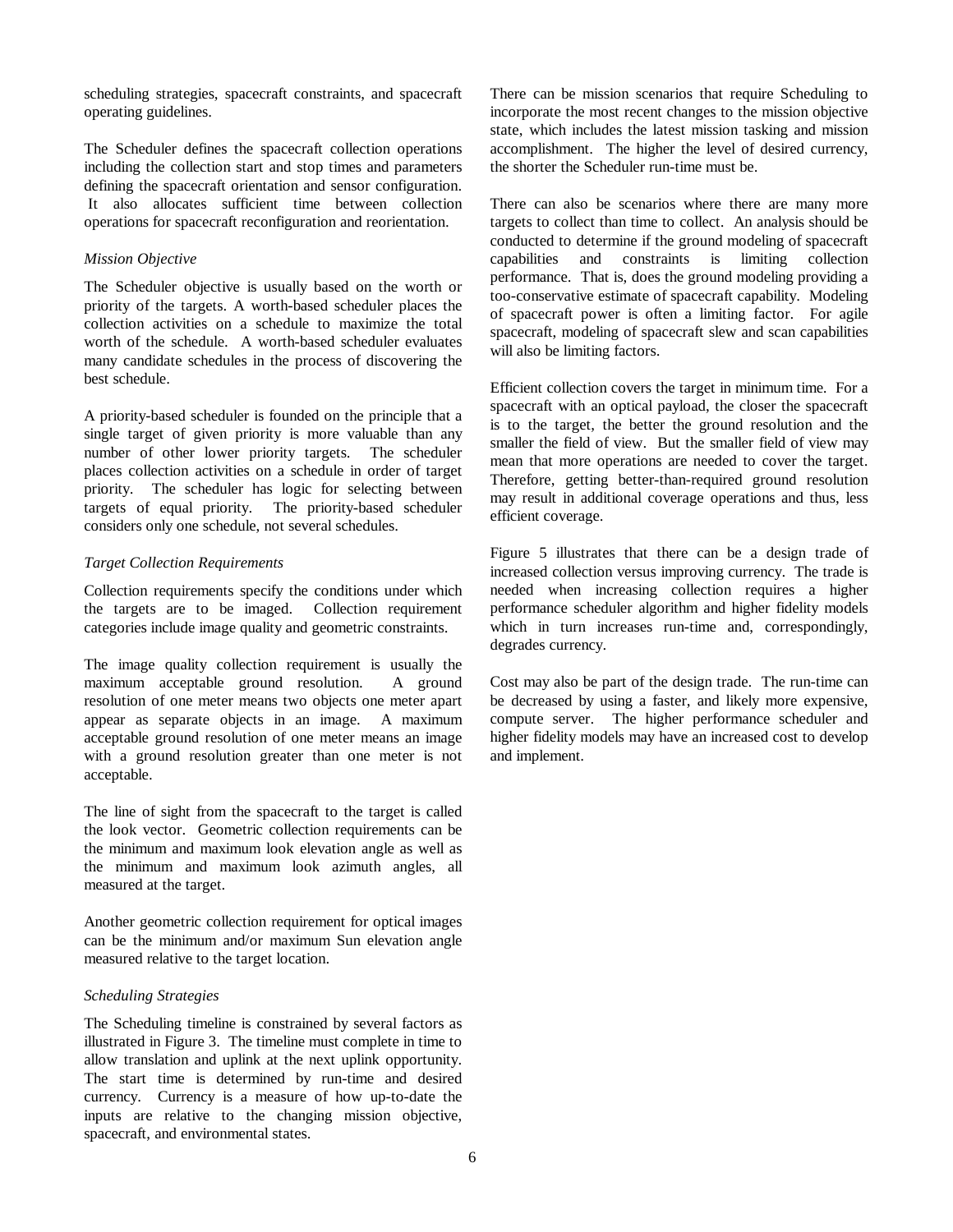

**Figure 3. Scheduling Timeline**



**Figure 4. Scheduler Design Factors**



**Figure 5. Design Trade of Increasing Collection versus Improving Currency**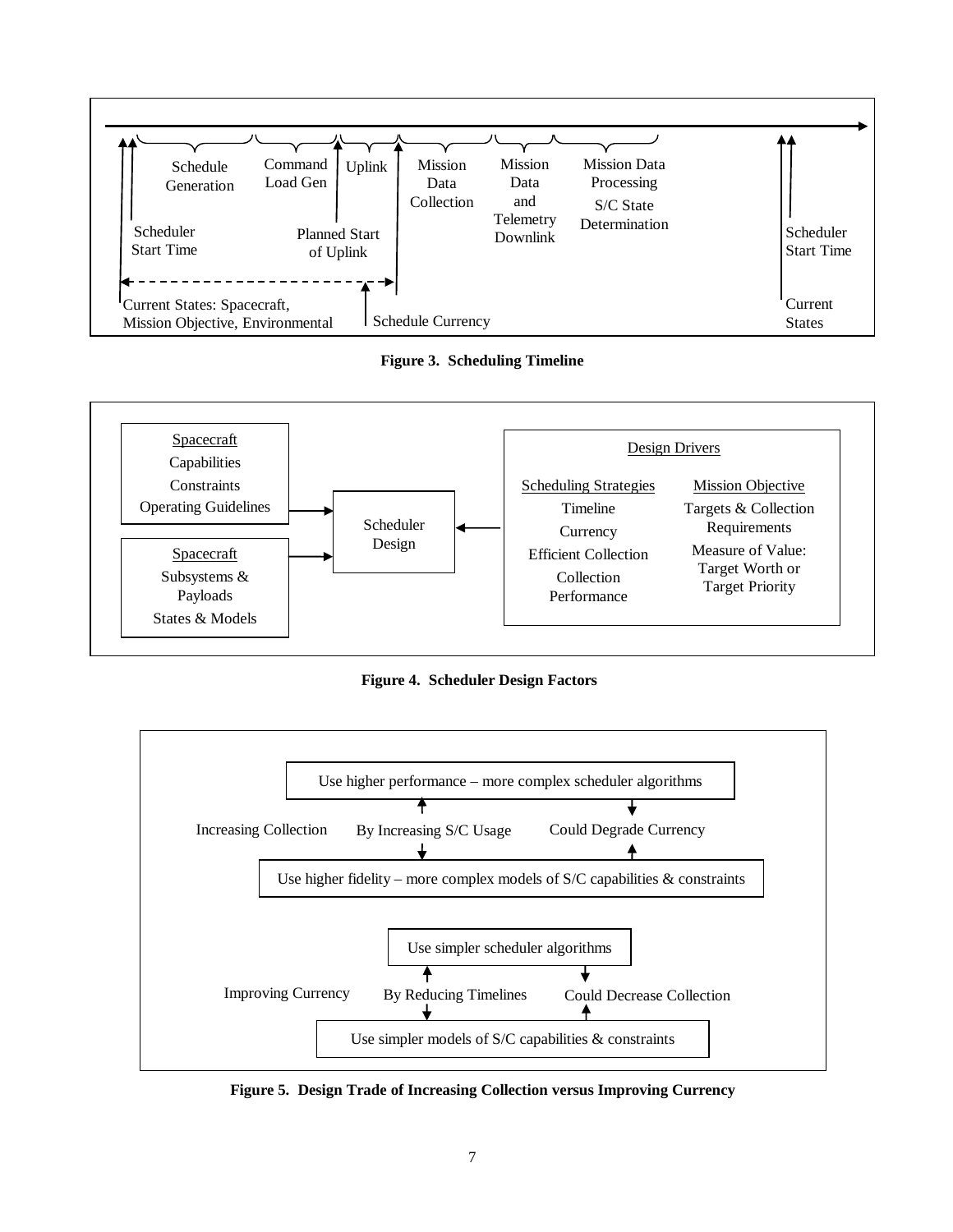

**Figure 6. Non-Time Ordered Scheduling**

#### *Integral Constraints and Integral States*

The Scheduler design becomes more complex when scheduling targets in non-time order and dealing with integral constraints and integral states. Figure 6 illustrates scheduling targets based on the highest priority. Target Y, with priority 1, is scheduled first and target R, with priority 2, is scheduled second, resulting in a schedule with a scan of target R followed by a slew to and a scan of target Y.

Next, target E, with priority 4, is scheduled between targets R and Y. The slew between targets R and Y is replaced by a slew to, and scan of, target E, followed by a slew to target Y. Then target R, with priority 7 is scheduled between targets R and E, forcing target E to be scheduled later in time. This forces a recalculation of all the slews and scans between targets R and Y.

Thus each time targets are added between existing targets, the recalculation of the slew and scan results in a re-check of integral constraints and re-calculation of integral states.

# **4. CONSTELLATION PLANNING AND SCHEDULING**

Figure 7 illustrates one approach to Planning and Scheduling for a constellation of spacecraft. The Constellation Planner constructs an integrated plan covering all the spacecraft, allocating shared resources across the spacecraft.

An example of shared resources is ground command/receive stations. The uplink and downlink activities supporting the mission data collection activities may be limited by the availability of the ground command/receive stations. This, in turn, limits the extent and placement of the mission data collection activities.

The individual plan for each spacecraft is extracted from the integrated plan and then provided to the individual Schedulers. The schedules are constructed, one at a time, for each spacecraft and each spacecraft pass. The mission accomplishment from each spacecraft mission data collection activity is fed back into the collection data base. The targets that were scheduled, but not successfully collected, remain available for collection by another spacecraft.

Figure 8 illustrates another approach to Planning and Scheduling for a constellation of spacecraft. In this case, a Constellation Scheduler simultaneously schedules all the spacecraft. The advantage of this approach over scheduling one spacecraft, one pass at a time, is that collection can be optimized across the spacecraft. The disadvantage is that the feedback of mission accomplishment into the collection database takes place after the schedules have been constructed.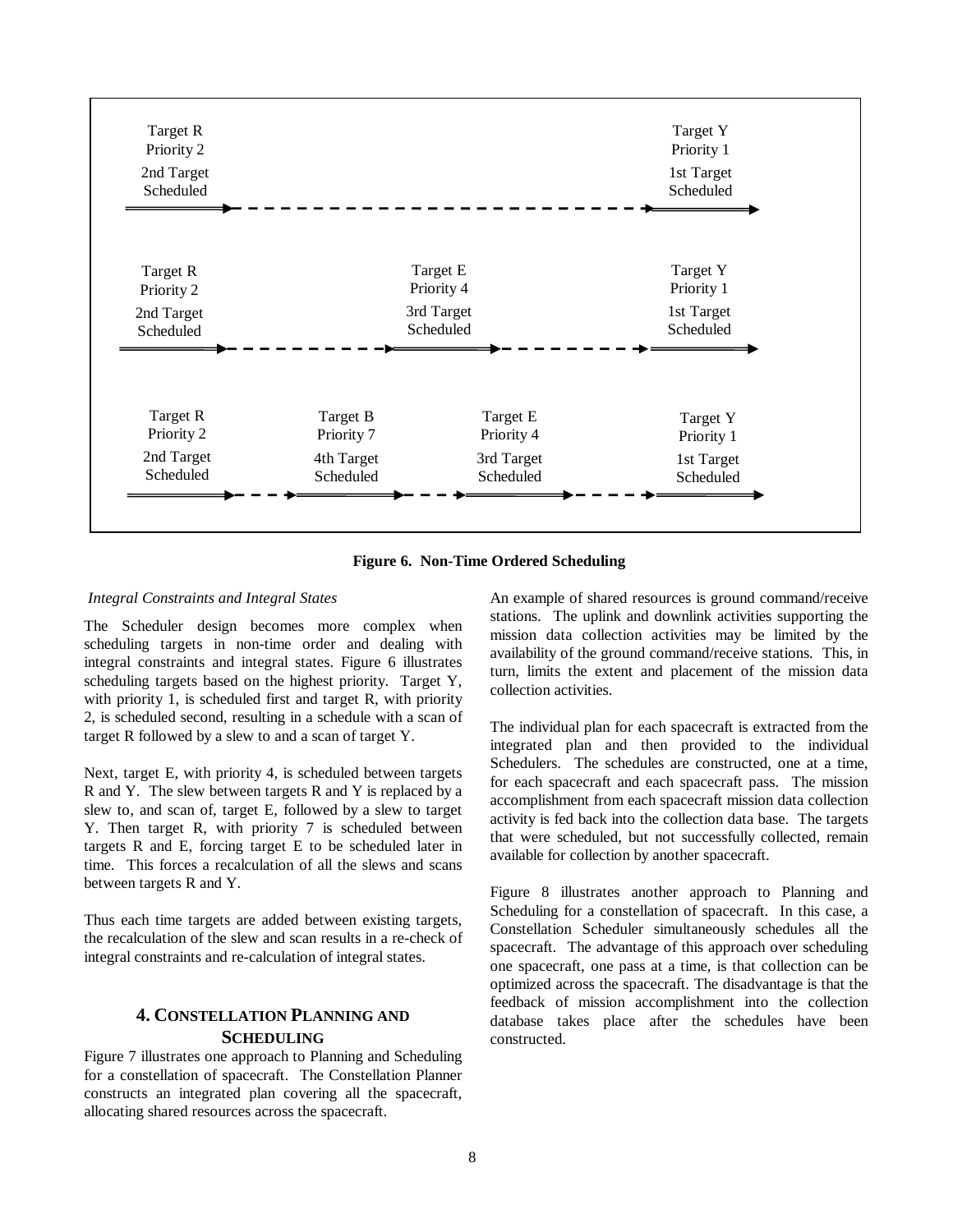

**Figure 7. Constellation Planner and Individual Spacecraft Schedulers**

# **5. SPACECRAFT CAPABILITIES AND RESTRICTIONS**

The spacecraft specification contains requirements covering the operation of spacecraft subsystems, payloads, and equipment in support of executing the spacecraft mission, as well as the maintenance of the spacecraft health and safety.

The ground specification contains the requirements covering ground operations, which includes requirements in support of spacecraft operations.

The space-ground interface control document contains the spacecraft requirements and the ground requirements in support of data flow between the spacecraft and the ground. This includes data definitions, formats, ranges, quantity, and timelines.

#### *Spacecraft Capability, Subsystem, and Payload*

The spacecraft consists of its subsystems, including mission data collection, power generation and distribution, thermal control, attitude control, command, telemetry, communication, propulsion, and structure.

A subsystem consists of payloads, equipment, hardware, firmware, and software. The subsystem is configured to provide a spacecraft capability.

#### *Spacecraft State*

The spacecraft state is a collection of parameters that cover all relevant spacecraft conditions: dynamics, subsystems, payloads, and equipment.

Dynamic states include orbital position and velocity, attitude (body coordinate frame unit vectors), and body rotational rate.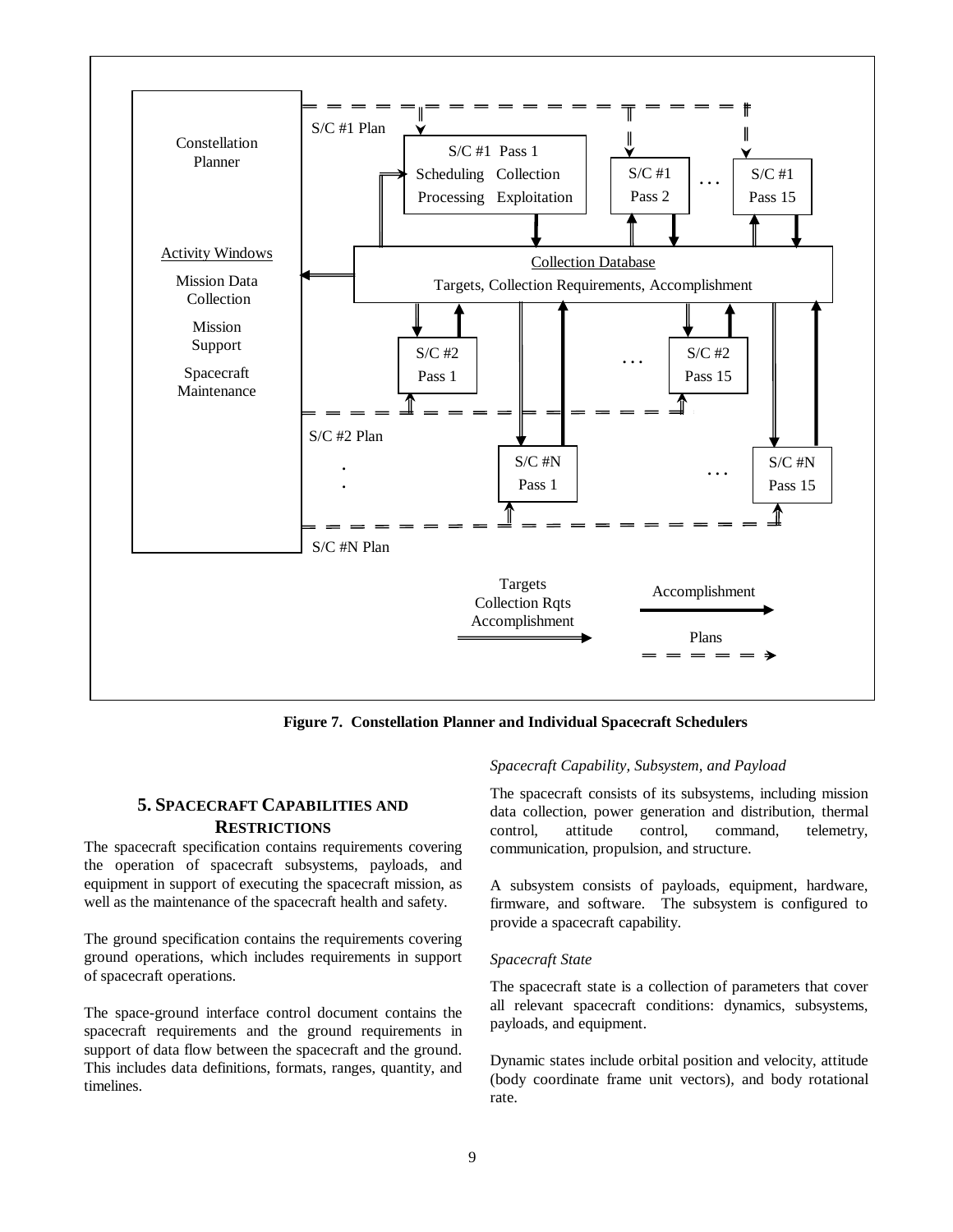

**Figure 8. Constellation Planner and Constellation Scheduler**

The power state consists of payload and equipment power usage, level of solar power, and battery state of charge. The thermal state includes payload and equipment temperature levels.

A subsystem state is its configuration, i.e. the set of parameters used to control the subsystem. This configuration determines the level of capability provided. For example, imaging subsystems may have configuration parameters that control the ground resolution. Space to ground communication subsystems have configuration parameters that control the output power of the transponders.

The values of the spacecraft state parameters are either determined on board the spacecraft and downlinked as telemetry or determined by ground processing, based on telemetry from the spacecraft.

#### *Spacecraft Restrictions*

A spacecraft is operated in a manner that complies with the restrictions called out in the spacecraft specification. These restrictions cover spacecraft command sequences, telemetry limits, constraints, and operating guidelines.

Command sequence checks are carried out prior to uplinking and telemetry limits checks are carried out on board. Spacecraft constraints and operating guidelines are enforced by the ground Scheduler.

Spacecraft constraints can be classified as hazardous or nonhazardous. Violating a hazardous constraint can result in immediate or near-term degradation or damage. The spacecraft specification provides descriptions of each constraint and its correspondingly acceptable value, as well as actions to be taken by the spacecraft if the constraint is violated.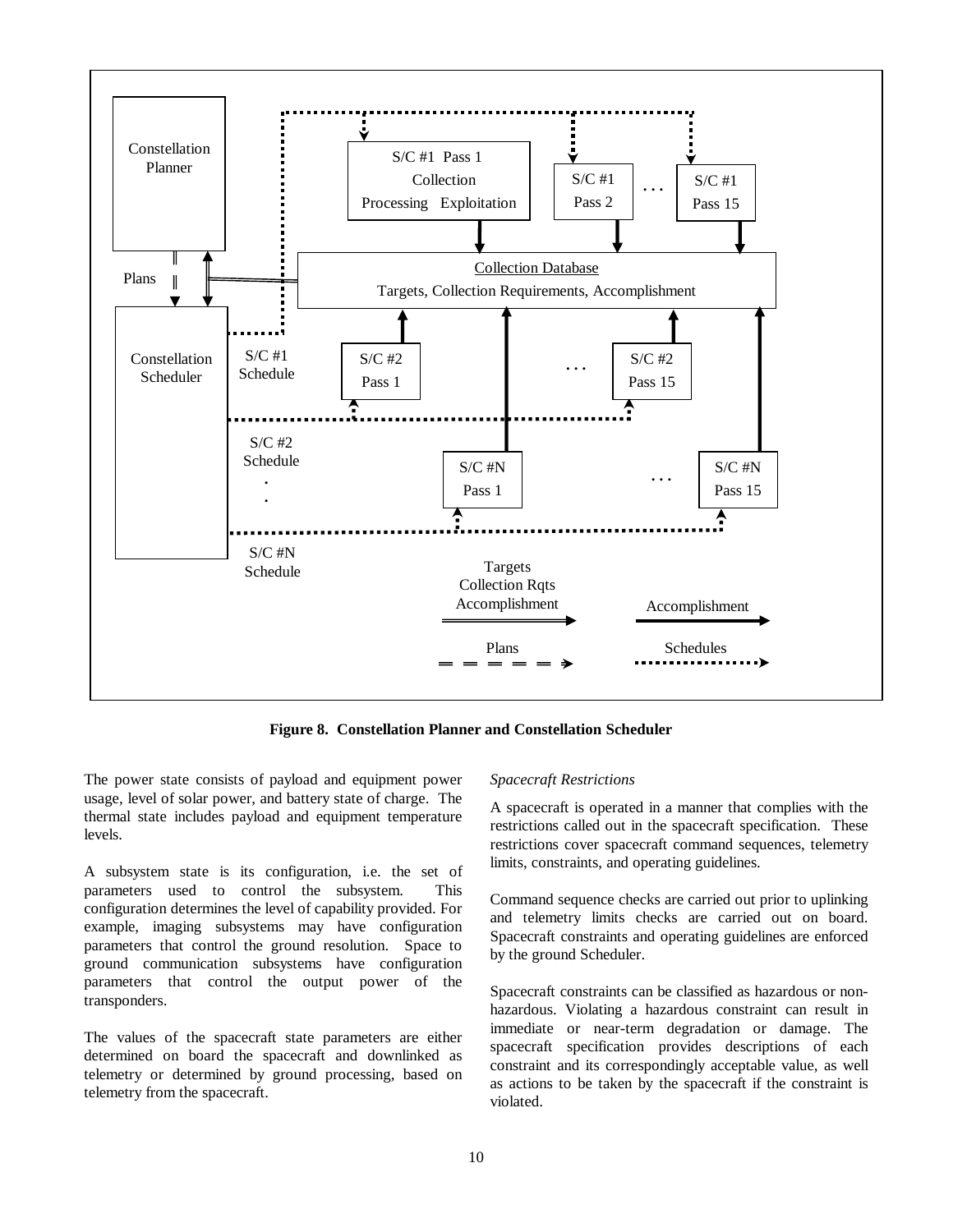Actions can include no action, advance to the next activity, or a system reconfiguration into a safe mode of operations. A safe mode of operations is when the spacecraft is gathering power, preparing to establish a communication link with the ground, and awaiting commands, while otherwise operating in a very benign state with no mission execution. Generally the spacecraft cannot resolve or mitigate a constraint violation and then continue with the current activity.

Spacecraft guidelines are generally associated with operating the spacecraft in a manner that supports mission data quality, spacecraft state of health, and spacecraft design life.

Guidelines specifying frequency and types of calibrations and alignments of the mission data collection subsystem are used to maintain the quality of the mission data. Two examples of guidelines for maintaining a satisfactory thermal state are limiting equipment on-time and requiring periods of thermal dump.

# **6. MODELING OF SPACECRAFT ACTIVITIES**

The ground has the responsibility of assuring that the spacecraft mission activities, the mission support activities, and the spacecraft transition to and from each activity are free of constraint violations.

Scheduling models spacecraft activities and transitions and checks them for constraint violations. If a constraint violation is discovered, it must be resolved in order to produce a usable schedule. A reactive strategy is to take action when a constraint is violated while constructing and adding activities on the schedule. A proactive strategy is to take action to avoid a constraint violation by scheduling activities well away from a violation.

# *Model Accuracy*

The model of a spacecraft subsystem or state, as implemented in scheduling, may be only an approximation of the model provided in the spacecraft specification.

Inputs to the ground model are, themselves, based on models. For example, the scheduler can only estimate the spacecraft position and velocity at a future point in time. The farther out in time, the greater the uncertainty. This uncertainty arises in part because of the uncertainty in atmospheric drag and its effects on the spacecraft.

The model provided in the spacecraft specification may be too complex to be implemented in scheduling while also meeting the timeline. A simpler, more conservative model, and thus less accurate, may be needed by scheduling. Therefore another trade that arises is level of schedule currency versus maximizing vehicle capabilities. Refer to Figure 5 and its previous discussion.

Additionally, the model in the spacecraft specification may be only an approximation of the actual spacecraft operations since the spacecraft subsystem or state may be too complicated to model accurately. For an example, refer to the discussion of the thermal state below.

Any ground approximation in the ground model should be on the conservative side. At the same time, for scheduling scenarios with scheduling strategies that drive a spacecraft toward its maximum capabilities, the ground model should not be too conservative.

If the ground model is used to check a hazardous constraint, then it is important for the model to be conservative to reduce the likelihood of the spacecraft detecting a constraint violation, interrupting the schedule execution, and going into a safe mode of operations.

#### *Model Validation*

For a spacecraft that is under development, the model in the spacecraft specification is initially validated against spacecraft engineering models. For a spacecraft that is onorbit, the model is validated against actual operations.

The model implemented in scheduling goes through a validation, verification, and calibration process. The ground model is validated against the spacecraft specification model. The implementation of the ground model is then verified.

The ground model may also undergo periodic calibration by comparing the model results with actual state values as determined from down-linked telemetry.

The ground model parameters should be database-defined to allow for adjustments arising from model calibrations, as well as spacecraft degradation and anomalies.

If the ground model implemented in scheduling is at risk of being inaccurate and not always conservative, a final constraint check with a more accurate model may be needed. A final constraint check may also be needed if dealing with integral constraints, states, and scheduling in a non-timeorder manner.

# *Constraint Model Versus Constraint Guidelines*

There are two approaches to satisfying a spacecraft constraint. The first is to implement a model in scheduling. The second is to schedule according to guidelines. However the guidelines, themselves, must be validated against a robust set of scenarios. The two approaches are illustrated by the discussion of a thermal state.

The first approach is to have a thermal model of the spacecraft that predicts temperatures for each component with a temperature constraint. Components that do not have